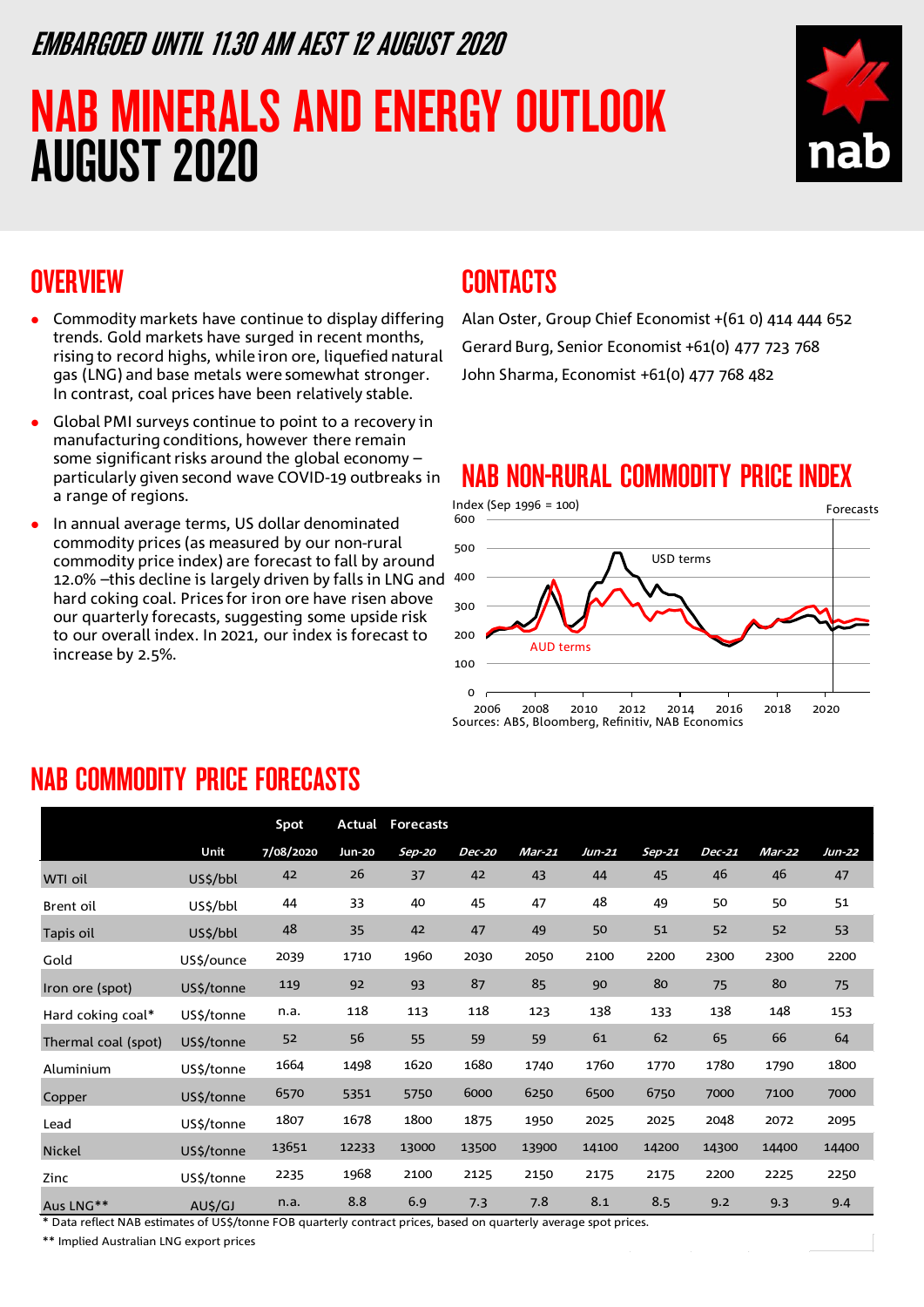# IRON ORE

Spot prices for iron ore trended higher in early August, pushing close to US\$120 a tonne, having previously been range bound between US\$100-US\$110 a tonne. Chinese steel mills have ramped up purchases in recent weeks – anticipating strong steel demand in coming months – while the spread of COVID-19 in Brazil continues to present some supply side concerns. That said, Brazilian producer Vale argues that the COVID-19 impact to its workforce peaked in April. Current strength in spot prices suggest upside risk to our forecasts, which have iron ore averaging US\$90 a tonne in 2020 before easing to US\$83 a tonne in 2021.

# **COAL**

Coal prices have remained subdued in recent months, largely as a consequence of weak demand due to COVID-19 countermeasures (particularly outside China). In addition, excess supply of alternative fuels in the energy sector, such as Liquefied Natural Gas (LNG), have weighed on markets – prompting some coal producers to cut output. Similarly, demand from steel mills outside of China has been muted. Our forecasts are unchanged, with hard coking coal forecast to average US\$126 a tonne in 2020, before edging up to US\$133 a tonne in 2021, while thermal coal prices are forecast to average US\$60 a tonne in 2020 and US\$62 a tonne in 2021.

### OIL

Benchmark Brent has been trading around the mid US\$40s/bbl in recent weeks, with oil largely rangebound on mixed cues. In the US, Department of Energy data showed declines in crude and gasoline inventories, but increases in inventories of middle distillates (such as diesel). Demand has been hit by the resurgence of COVID-19 cases across the United States. Elsewhere, the market will be closely observing the impacts on oil prices from both a rise in US production (up to 11 million bb/d) and OPEC+ boosting supply from August. That said, the decision by Iraq to cut production by 400,00 bb/d, might be somewhat of a mitigant. Clearly, the impact on oil demand from this pandemic bears close scrutiny.

### GAS

2 high construction costs were key factors cited. Prices in Asia have shown a steady improvement, with the benchmark Japan Korea Marker (JKM) improving to US\$2.8/mbtu, the highest since mid-April but well below year ago levels (~40%). While LNG exporters will no doubt welcome this modest improvement in the spot market, they will likely bear the brunt of weaker gas prices from oil-linked contracts in the September quarter. Separately, the International Gas Union estimates that the volume of LNG production globally will decline by 4.2% in 2020, following a sharp 13% jump in 2019. Here in Australia, major producers in the LNG sector have written off more than AUD20bn worth of assets. Weak demand, low oil and gas prices and

### IRON ORE PUSHED ABOVE RECENT RANGE US\$/t (CIF)



 $\Omega$ 2010 2011 2012 2013 2014 2015 2016 2017 2018 2019 2020 Sources: Refinitiv, NAB Economics

# COAL PRICES REMAIN STABLE

US\$/t (FOB)



2010 2011 2012 2013 2014 2015 2016 2017 2018 2019 2020 Sources: Bloomberg, NAB Economics

### OIL: REMAINING RANGEBOUND US\$/bbl



Source: Refinitiv, NAB Economics

# LNG : MODEST IMPROVEMENT POST SEP-QTR

Export volume (LHS) export price (RHS)



Sources: ABS, Poten & Partners, Bloomberg, NAB Economics